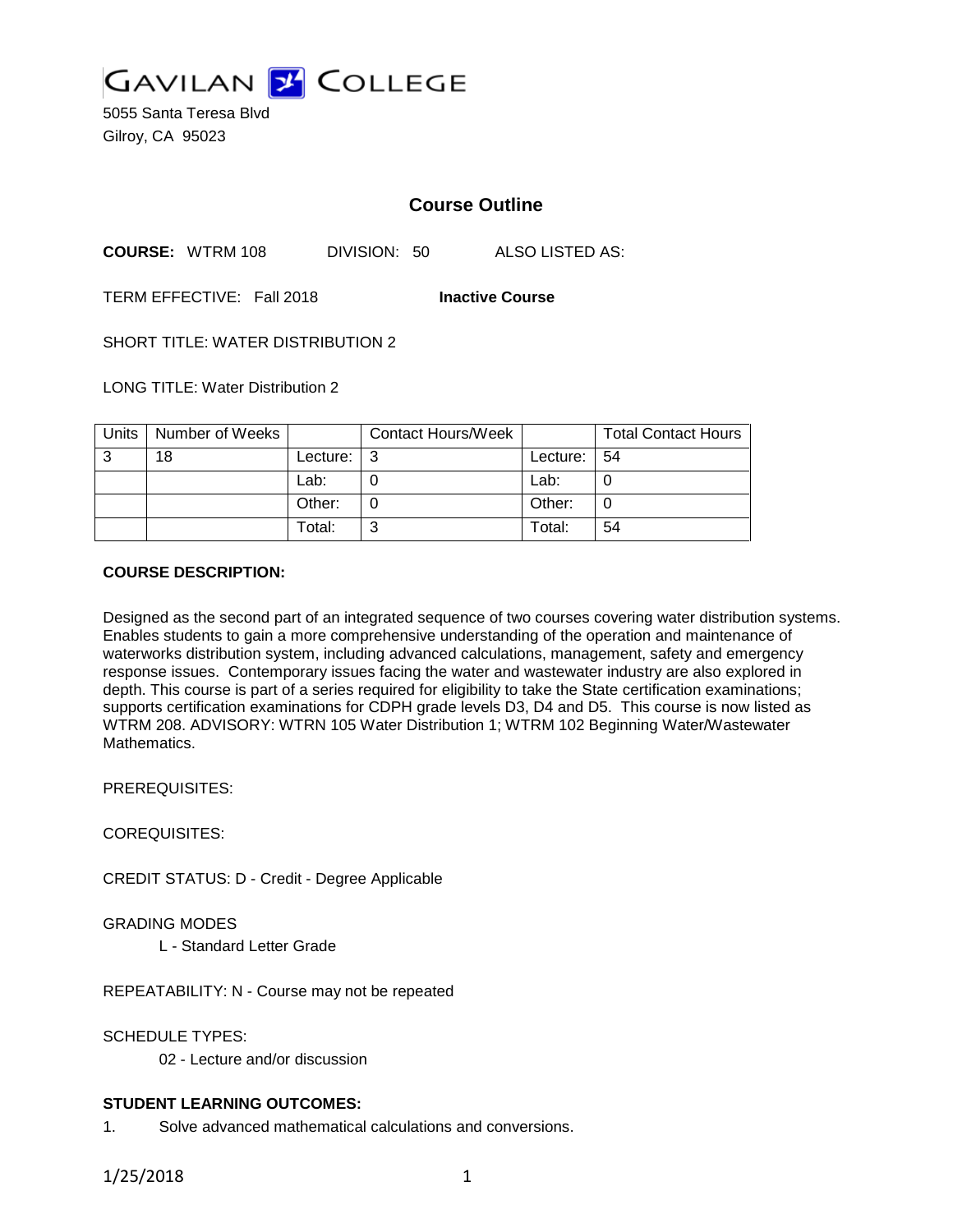Measure of assessment: Graded homework assignments

Year assessed, or planned year of assessment: Fall 2017

2. Identify and discuss the components of a water distribution system.

Measure of assessment: exam

Year assessed, or planned year of assessment: Fall 2017

3. Describe water quality requirements and regulations as they apply to water distribution.

Measure of assessment: exam

Year assessed, or planned year of assessment: Fall 2017

4. Explain the appropriate administrative applications and record-keeping requirements.

Measure of assessment: exam

Year assessed, or planned year of assessment: Fall 2017

5. Define the level and type of disinfection necessary during maintenance and repairs of distribution facilities.

Measure of assessment: exam

Year assessed, or planned year of assessment: Fall 2017

6. Calculate system pressures at various points within a distribution system and other hydraulic measures.

Measure of assessment: Graded homework assignments

Year assessed, or planned year of assessment: Fall 2017

7. Classify the various types of meters used in water distribution and explain the advantages of each.

Measure of assessment: exam

Year assessed, or planned year of assessment: Fall 2017

8. Illustrate the safety precautions and procedures related to water distribution.

Measure of assessment: exam

Year assessed, or planned year of assessment: Fall 2017

9. Describe the different forms of backflow prevention and explain the need for backflow prevention.

Measure of assessment: exam

Year assessed, or planned year of assessment: Fall 2017

10. Describe the parts and operation of a water well, pumps and motors.

Measure of assessment: exam

Year assessed, or planned year of assessment: Fall 2017

## CONTENT, STUDENT PERFORMANCE OBJECTIVES, OUT-OF-CLASS ASSIGNMENTS

Inactive Course: 11/13/2017

3 Hours

Content: Overview of Course objectives - Review of Distribution concepts.

Student Performance Objectives (SPO): Discuss the principles of distribution construction.

Out-of-Class Assignments: Read Chapter 1 Kerri manual. Review study questions.

15 Hours

Content: Distribution Advanced Mathematics including area, volume , flow, dosage, solutions, HP, KW power calculations, temperature, pressure gradients, "C" factor, detention times.

Student Performance Objectives (SPO): Mathematically construct different water math problems applied directly to water distribution principles

Out-of-Class Assignments: Take Home problem sets for each area

### 5 Hours

Content: Describe distribution Components and Appurtenances including valves, hydrants, pipelines, air release valves, tanks, reservoirs and standpipes.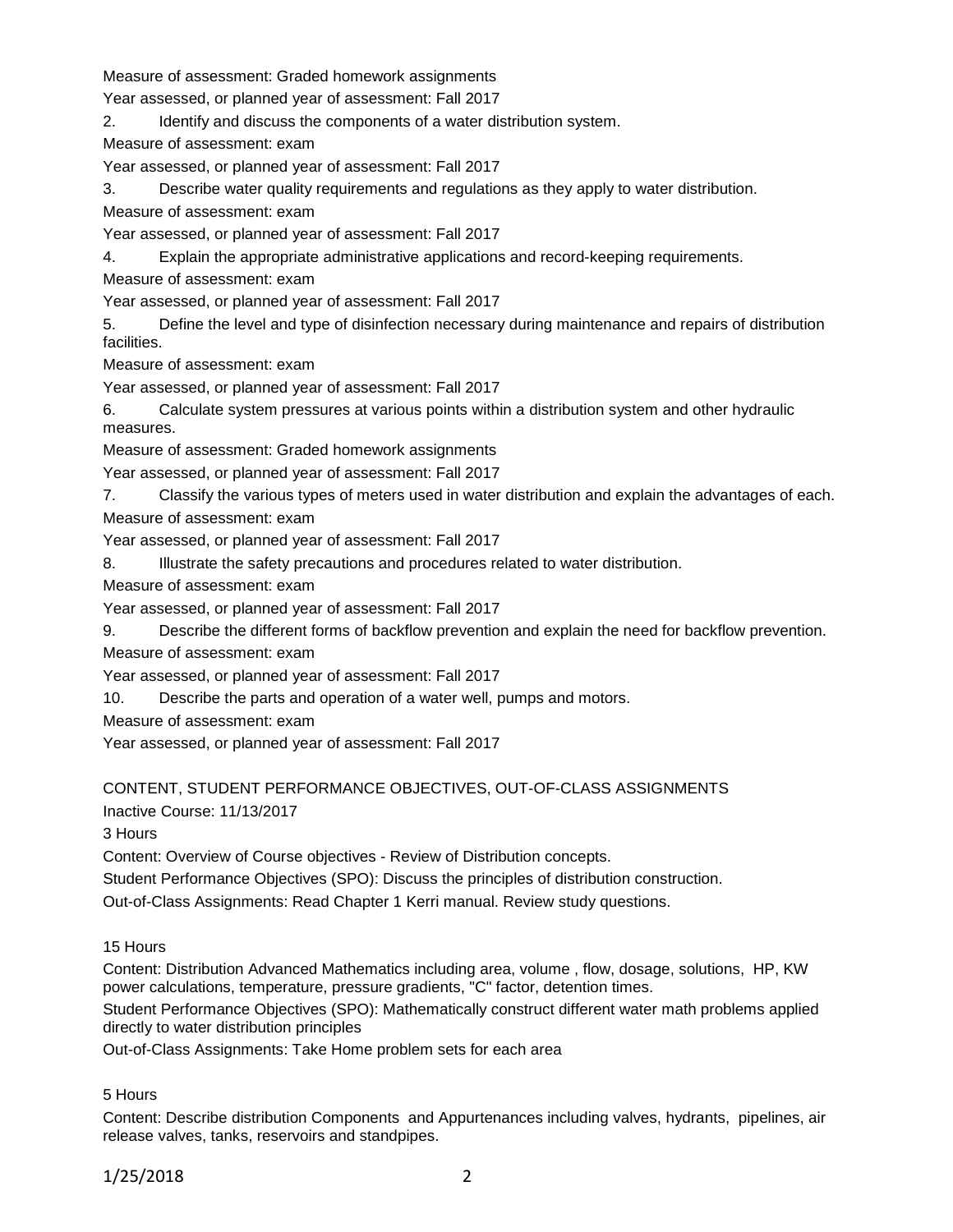Student Performance Objectives (SPO): Discuss Distribution components and appurtenances. Out-of-Class Assignments: Read Chapter 3 Kerri manual. Review study questions.

6 Hours

Content: Disinfection

Student Performance Objectives (SPO): Describe chlorination techniques and associated equipment, as well as chlorine regulation requirements.

Out-of-Class Assignments: Read Chapter 6 Kerri manual. Review study questions

6 Hours

Content: Wells , Pumps, and Motors including types and designs, pump curves and specifications, and repair and maintenance.

Student Performance Objectives (SPO): Discuss pumps and the relevant water distribution issues, including cost and operation.

Out-of-Class Assignments: Read Chapter 5 Kerri Manual. Review study questions.

### 3 Hours

Content: Safety - confined space entry, trench safety, MSDS, traffic control, OSHA regulations, and lock out/tagout procedures.

Student Performance Objectives (SPO): Discuss and design traffic controls, trench shoring, and related safety regulations in a construction and operations environment.

Out-of-Class Assignments: Read Chapter 7 Kerri manual. Review Study questions

6 Hours

Content: Water Quality including examination of water regulations applicable to a Water Distribution System Student Performance Objectives (SPO): Outline the physical, chemical, biological and radioactive influences on water.

Out-of-Class Assignments: Read Chapter 4 Kerri manual. Review Study Questions

3 Hours

Content: Distribution system hydraulics including backflow devices, water hammer, cavitation issues, and surge tanks.

Student Performance Objectives (SPO):

Out-of-Class Assignments:

3 Hours

Content: Administration including management issues, record-keeping, and reporting requirements Student Performance Objectives (SPO): Explain the types of records, legal reporting requirements for a public agency vs. an investor owned utility.

Out-of-Class Assignments: Read Chapter 8 Kerri manual. Review Study questions.

2 Hours Final

**METHODS OF INSTRUCTION:**

Lecture

# **METHODS OF EVALUATION:**

Writing assignments Percent of total grade: 35.00 %

1/25/2018 3